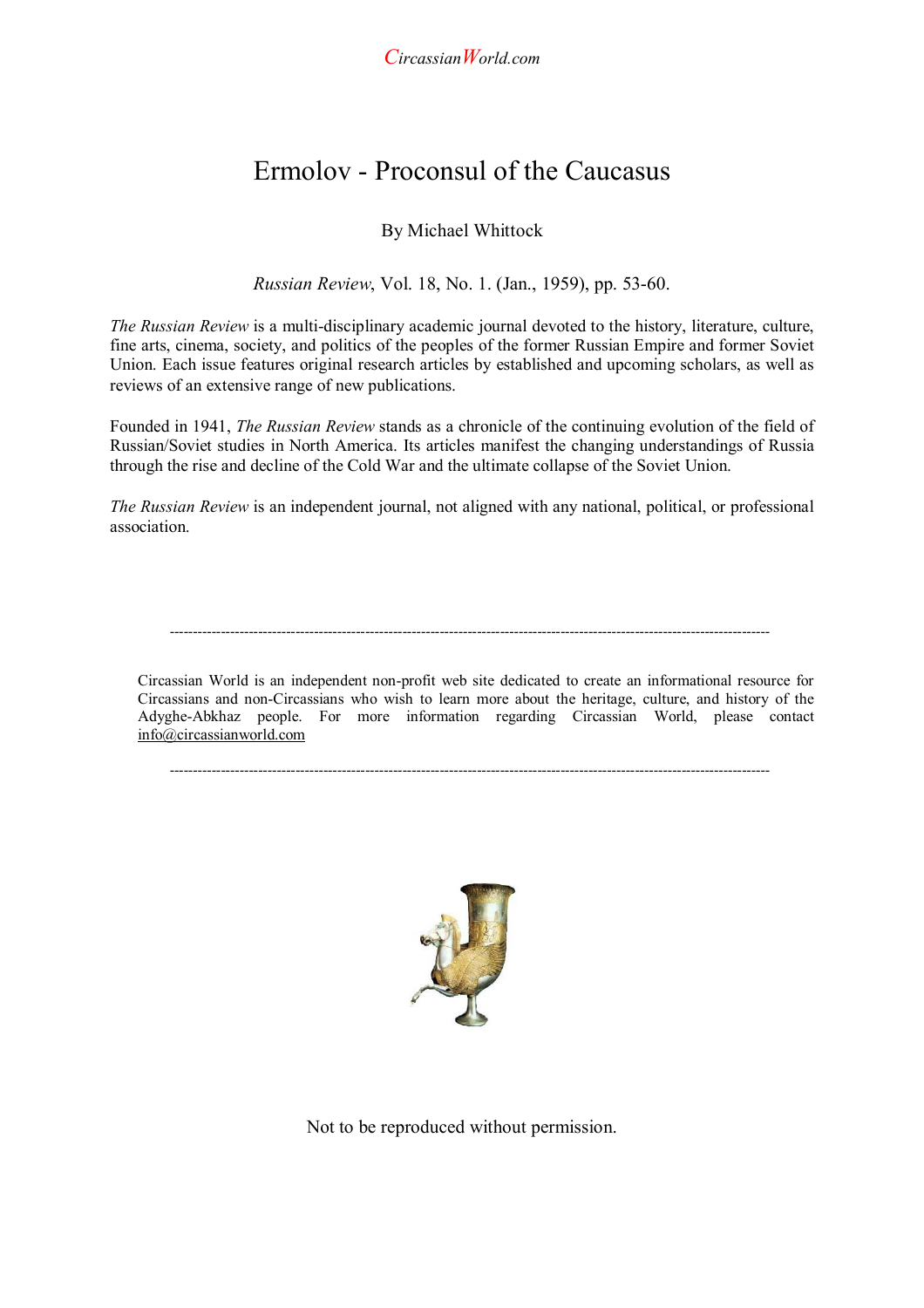## Ermolov - Proconsul of the Caucasus

## By Michael Whittock

The Caucasus came to occupy a unique place in Russian life and literature during the first half of the nineteenth century. It provided an important theme for Pushkin, Lermontov, Tolstoy and several lesser but still significant writers. It was also the breeding-ground of a ''school'' or ''generation'' of soldiers and administrators who were, for varying reasons (and often unconsciously), out of tune with official policy and who found among the wild mountains of the south an atmosphere of free thought and positive action which could not exist in the rigid pomposity of St. Petersburg or in the ennui of provincial garrison life. Some of these men came to the "warm Siberia" as political exiles, banished from the north for their suspected or proven hostility to the regime; some were romantic young officers who volunteered for the hard-worked and unfashionable Caucasian regiments, having been influenced by Pushkin's Prisoner or the Caucasus" or the highly-colored novels of ''Marlinsky''; some were men of small fortune in search of quick advancement who came to the south "with large hopes and small portmanteaux,"<sup>1</sup> prepared for death or glory; some had been banished for drunkenness, gambling, duelling, and similar misdemeanors. For those sent south as "transgressors," the punishment varied: a civilian might remain a civilian or be forced into the army as a private soldier, an officer might be reduced to private or NCO or allowed to keep his rank. But whatever category these men came into, they were all, with very few exceptions, members of the dvoryanstvo, the land-owning and serf-holding nobility, and this common social origin bound them together, giving them in time a remarkable esprit de corps, a ''Caucasian'' outlook.

This spirit first developed during the period from 1816 to 1827, when Aleksei Petrovich Ermolov was Russian commander -in-chief in the Caucasus and ambassador-extraordinary to the Persian court. General Ermolov assumed his command at a time when Russian supremacy in the Caucasus was in great danger; Tsar Alexander's pre-occupation with the European peace settlement had encouraged Turkey and Persia to attempt, by subversion and force of arms, the re-conquest of territories they had lost to Russia in the recent past. Christian Georgia was again threatened with a Moslem invasion; in the northern Caucasus, the thin and scattered units (mostly local Cossacks) manning the defense cordons along the Terek and Kuban rivers were under continual harassment by raiding bands of Moslem tribesmen— Adygs (Circassians) on the Kuban and the Black Sea Coast, and Chechens and Lezgins along the Terek and in the mountain districts of Dagestan.

Ermolov, only forty years of age at the time of his Caucasian appointment, had already made a brilliant military career for himself. He had been decorated on the field by Suvorov while still in his teens; at twenty he was a colonel. At the fall of Paris in 1814 he commanded both the Russian and Prussian Guards, and with the deaths of Kutuzov and Bargration he became the most illustrious and popular soldier in the Empire.

By a systematic and subtle combination of force and intrigue, cruelty and justice, threats and blandishments, superb tactical skill and cynical diplomacy, Ermolov restored Russian hegemony in the Caucasus in a very short time. He built a line of strong fortifications along the

<sup>1</sup> Lermontov, "Kavkazets"  $(1841)$ .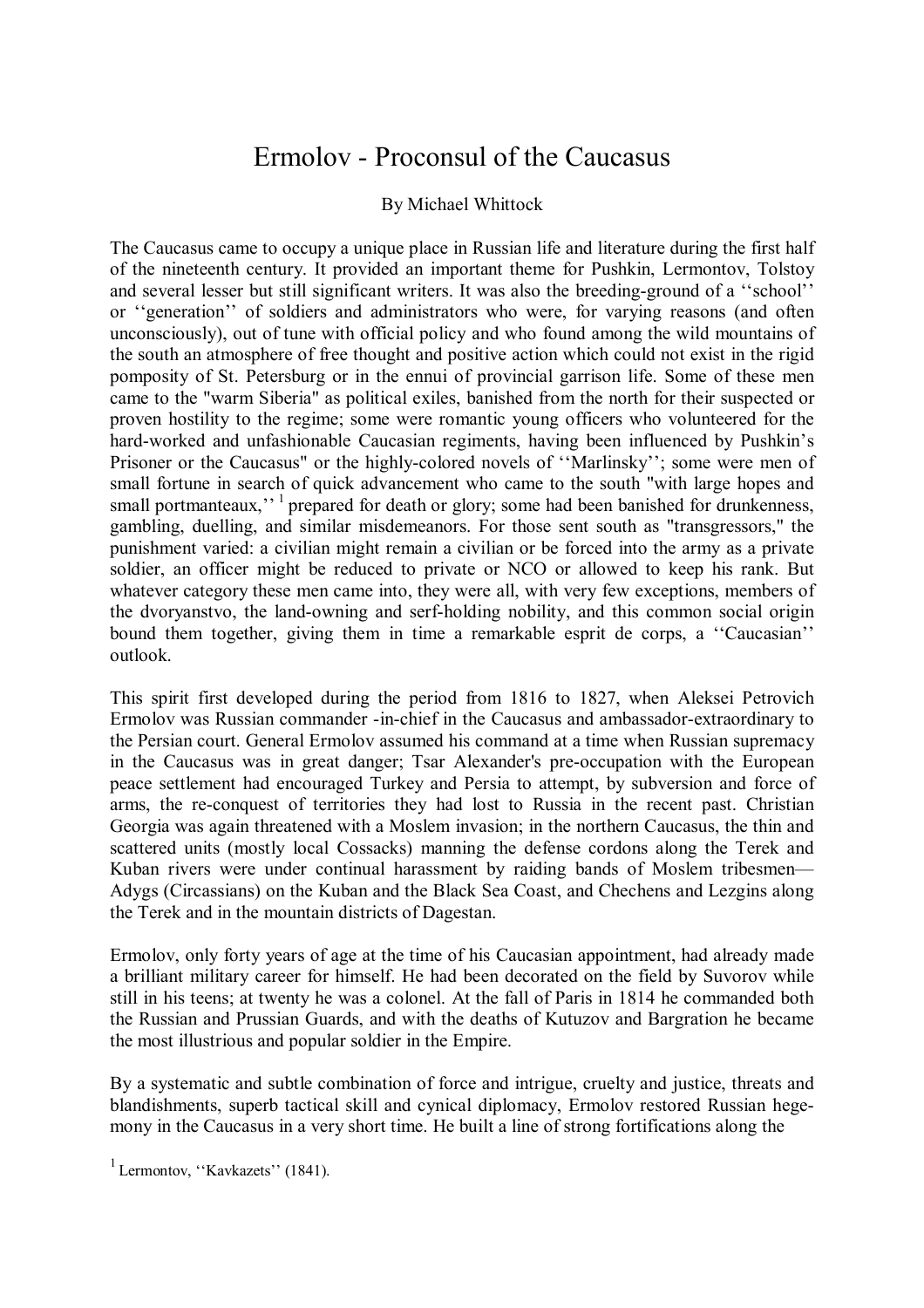Sunzha river, branching south from the Terek to protect the exposed flank of the Georgian Military Road and reaching down into the densely-wooded hills of hostile Chechnia. Massive stone forts were situated at strategic points in this line, forts with characteristic names like *Groznaya* (Menacing), *Burnaya* (Stormy), and *Vnezapnaya* (Unexpected), provocatively established in territory where the raiders had so far moved freely, and serving as forward bases for the Russian punitive columns that went out from time to time to burn the dwellings and crops of "irreconcilable" communities. In Chechnia the timber was cut back from either side of the forest tracks, so that convoys and troops passing along them were out of gunshot; the cut timber was used for fuel and for building. Ignoring the formalities of diplomacy whenever it suited him, Ermolov convinced the Persians that it would be the height of folly for them to come to grips with him. ''My grim visage always showed pretty clearly what I felt,'' he wrote of his negotiations in Teheran, ''and when I spoke of war, I gave the impression of a man ready to set his teeth in their throats . . . Whenever more reasoned arguments were lacking, I relied on my wild beast's muzzle, gigantic and terrifying figure and wide throat—for they were convinced that anyone who could shout so vociferously must have good and weighty reasons.''2

''Yarmul''(as the tribesmen called him) soon made himself feared, hated and respected throughout the Caucasus. He crushed all opposition to Russian rule by the merciless application of fire and sword; he stamped out the slave trade by the simple method of hanging all who dealt in it; he permitted no racial discrimination or religious intolerance, and insisted that the given word of a Russian official be scrupulously kept. Behaving as a classic imperialist in the field, Ermolov presented quite a different picture when he was at his administrative seat of Tiflis. There he gradually gathered around him a ''family'' of talented and enlightened assistants, civilian and military-Georgians and Russians, Moslems as well as Christians. There was Griboedov, author of the immortal *Woe from Wit,* special envoy to the Shah, intimate of Pushkin, and a revolutionary conspirator; there was Griboedov's father-in-law, the Georgian prince Alexander Chavchavadze, a poet and soldier who combined in himself "the scepticism of Voltaire and the ardor of the Georgian national bards."<sup>3</sup> Ermolov's chief of staff, Velyaminov, was an organizer of genius and a military thinker of some originality: cold, severe, and withdrawn where his chief was bluff and hearty, Velyaminov inspired the respect rather than the affection of his subordinates, but he was indispensable by virtue of his amazing grasp of the terribly complex social, political, economic and military aspects of the Caucasian situation.

The Georgian capital in Ermolov's time became the intellectual as well as the political center of the Caucasus. A well-appointed officers' club was supplied with the leading west-European and Russian newspapers and reviews; in 1819 the first Georgian-language literary journal was founded. Ermolov himself was by no means the conventional rough, semi-educated soldier, but a man of wide culture and a fluent linguist, greatly influenced by the ideas of the Encyclopédistes; a writer of philosophical verse, a skilled Latinist who always kept his Livy close at hand, and who named his two sons Severus and Claudius.

Ermolov was an incorruptible man of simple, even Spartan habits, careless of his own safety and comfort but always watchful for the well-being of his troops; disliking formality and protocol, he addressed his men as ''comrades,'' even in written orders, and made a point of never receiving anyone while seated, even if his visitor were a private soldier.

2 J. F. Baddeley, *The Russian Conquest of the Caucasus,* London, 1903.

<sup>3</sup> M.V. Nechkim, *Grihoedov i dekabristy,* 2nd ed., Moscow, 1951, p. 205.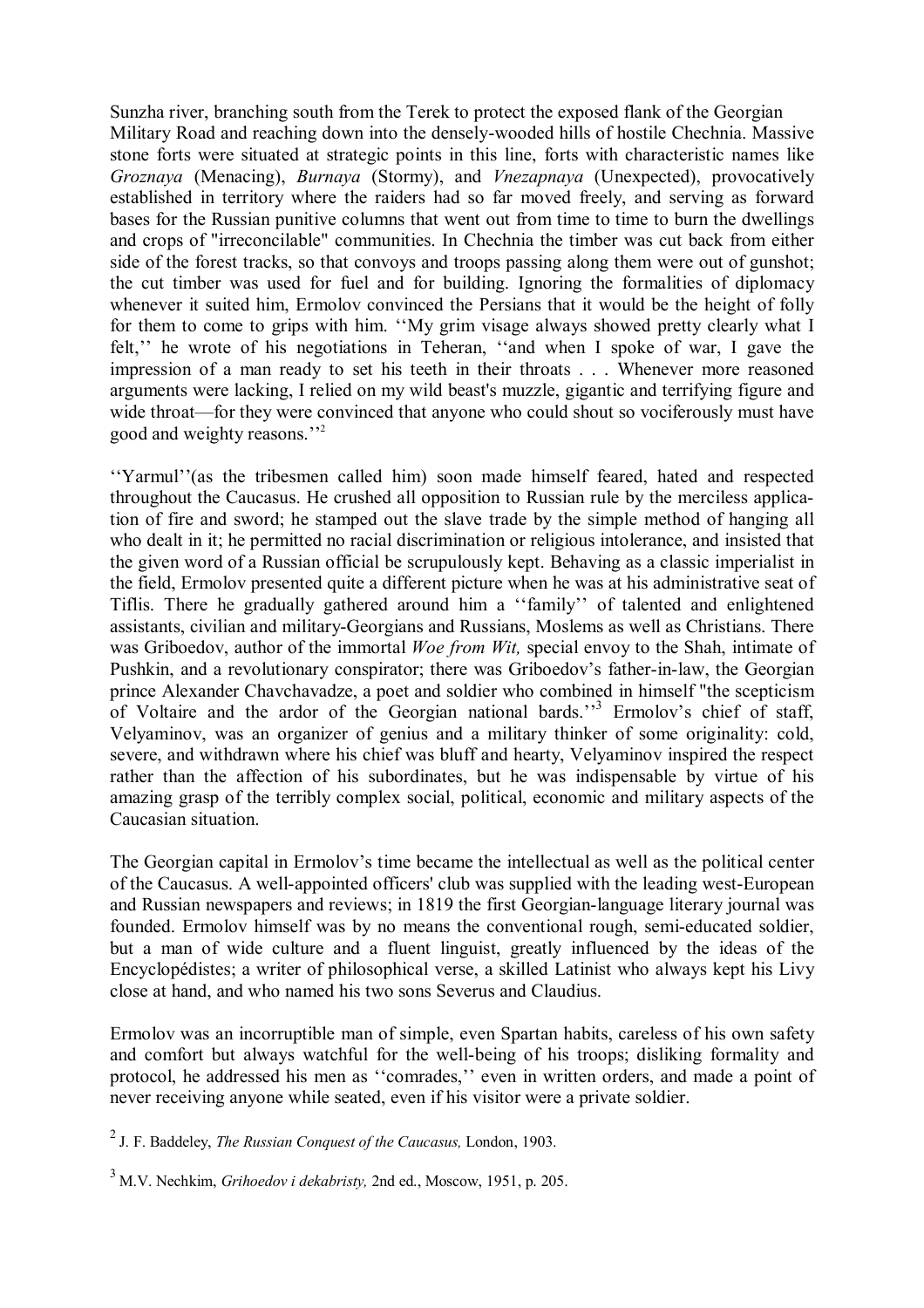This democratic behavior from a person of Ermolov's exalted rank was unknown in the Russian army, and while it endeared him to his men, it deepened official suspicions of his political radicalism. He was never afraid to speak his mind to his superiors, and anecdotes illustrating his caustic wit were widespread. Offered promotion by Alexander I, he asked the Tsar to ''make him a German'' (i.e. one of the influential foreigners and Baltic barons who won easy preferment at court and in the army). He referred to the official historian of the campaign of 1812 as the greatest fabulist since Krylov; and he described Paskevich (his successor in the Caucasus, who was a rambling and hesitant speaker and an ungrammatical writer) as a man who "talked in commas and wrote without them." Once, at an inspection by the ultra-reactionary Count Arakcheev—the most powerful man in the Russian Empire during Alexander's last years—the count informed Ermolov that his opinion of the artillery drawn up for review would depend on the condition of its horses. ''It's a pity, your Excellency,'' replied Ermolov (himself an artilleryman), "that officers' reputations must depend on brutes."<sup>4</sup>

Information about the ''dangerous'' tendencies in the Caucasian corps was slow in reaching St. Petersburg, where the authorities were chiefly concerned with military conquests in the south; but as the Caucasus became more settled under Ermolov's draconian rule and a civil administration began to function, greater attention was paid to the question of the commander-in-chiefs popularity, influence and independent attitudes. Alexander I (who, in the early days of his liberal period, had protected Ermolov to a certain degree) now became alarmed. ''There are rumors,'' he wrote to his brother Nicholas, ''that a pernicious spirit of free thought, or liberalism, is spreading— or at least developing—among the troops; that in both armies as well as in the independent corps there are secret societies or clubs in different places, with hidden missionaries to propagate their gospel—Ermolov . . . and many other generals, colonels and regimental officers."<sup>5</sup>

In fact, many Russian officers, particularly those of Guards regiments, had come home from the Napoleonic campaigns strongly affected by western European ideas and political institutions—a powerful leaven for the liberal and humanitarian views which many of these young men had already adopted from the writings of Radischchev and others questioning the morality of serfdom. Moreover, the army as a whole had its special grievances: expecting an improvement in their condition as a reward for honorable service, the rank and file found themselves exposed to the brutalities and stupidities of the Arakcheev regime. A wave of hatred and revulsion swept through the army, particularly in the Guards regiments with their tradition of palace conspiracy which subsequently were to form the backbone of the insurgent forces in the outbreak of December 1825.

The Decembrists had expected the support of Ermolov and his Caucasian troops, though there is no evidence that the general was implicated in the conspiracy; but Ermolov, in spite of his obvious sympathy and frequent practical help for opponents of the regime, kept himself arid his regiments aloof from the secret societies. When news of the rising reached him, he warned Griboedov and some other deeply-involved members of his staff to burn any incriminating papers. During the investigations of the uprising, vague evidence did come to light of the existence of a ''Caucasian Society'' of conspirators, but there was insufficient detail for Nicholas I to take action against Ermolov.<sup>6</sup> The fact that the courier who came to arrest

<sup>………</sup> <sup>4</sup>*Ibid.,* p. 580, note 294.

<sup>5</sup> I.L. Andronikov, *Lermontov v Gruzii v 1837 godu,* Moscow, 1955, pp. 205-6.

<sup>6</sup> M.V. Nechkina, *Dvizhenie dekabristov,* Moscow, 1956, II, 109-112.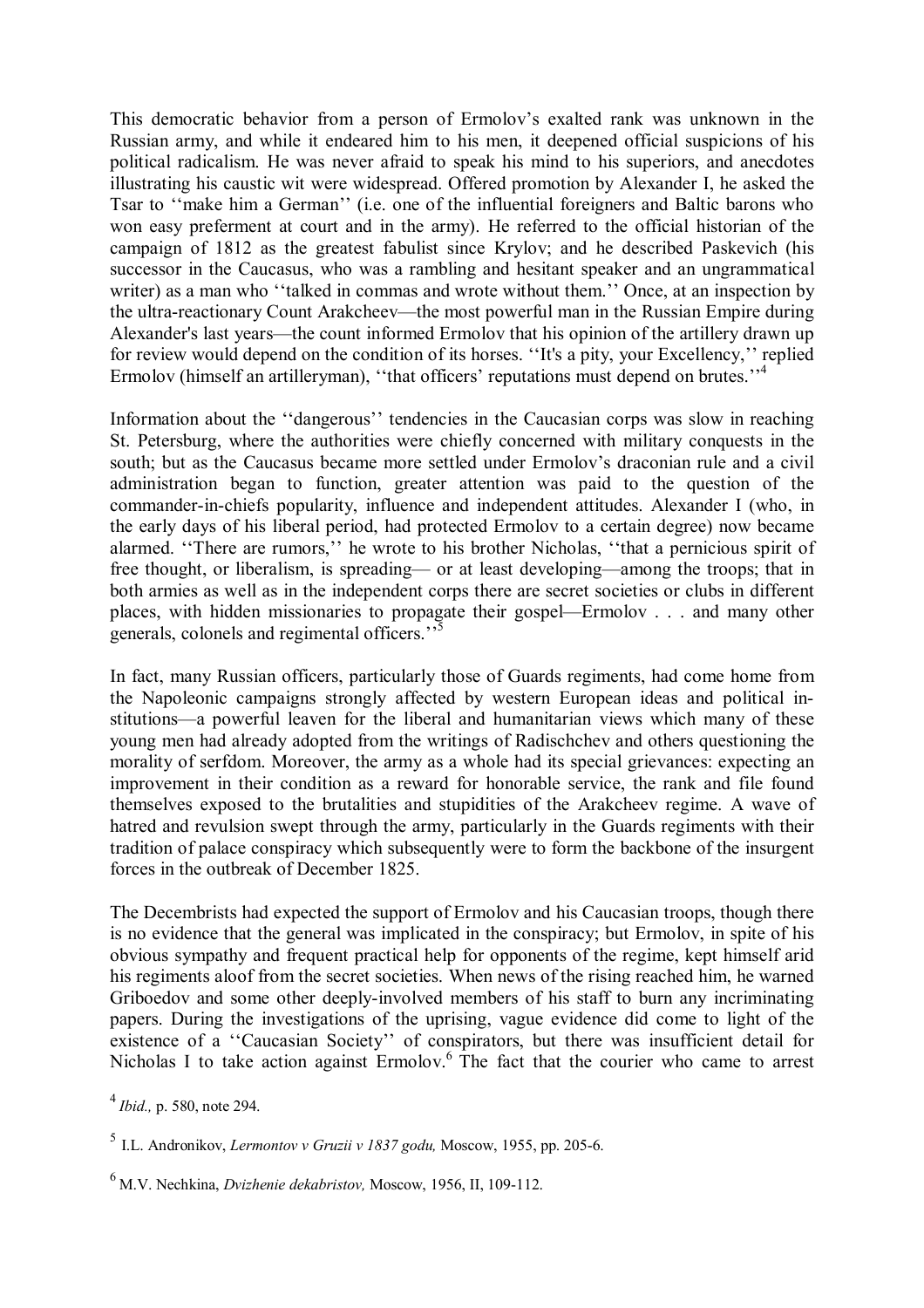was warned by several officers never to show his face in the Caucasus again is an indication of the views of Ermolov's immediate associates. Probably the new Tsar was afraid to hazard his luck in such a shaky situation, where the temper of the regiment could mean success or failure for him; but the time soon came when Nicholas felt strong enough to settle with Ermolov. In 1826 the Persians invaded Transcaucasia without prior declaration of war; the repeated appeals of the Russian commander (who had foreseen such action) for reinforcements were ignored by the Tsar. The Russian army in the Caucasus was taken at a disadvantage, and the Persians' initial successes were the excuse for Nicholas to remove Ermolov from the command and replace him by the untalented but reliable Paskevich—only after the Persians had been driven back. Ermolov was ordered back to Russia, and never received active employment again.

The tragedy of Ermolov is partly a reflection of the general and inevitable failure of the *dvoryanstvo* as an instrument of social change, and partly a result of his own personality. His was a complex, subtle, and inordinately secretive character; he was a man of many faces—to Griboedov, who knew him as well as any man, he was "the modern sphinx"; to Pushkin, who admired him and hoped to write his biography, he was "the great charlatan."<sup>8</sup> There exists a striking analysis of Ermolov's character made by the director of Nicholas' secret police, who kept the Caucasian commander-in-chief under close surveillance. ''Nothing has any influence on Ermolov except his own vanity,'' he writes, ''He *sometimes* permits certain of his admirers to speak the truth to him, but he never follows their advice. The more intelligent the man beside him, the less influence he has, so that no-one can say he is guided by anyone else. Ermolov has the unusual gift of binding to himself—unconditionally, like slaves—the people near to him . . . Officers and men truly love Ermolov for quite trifling things: on active service, he allows the soldiers, even when off duty, to wear loose trousers and jackets, and the officers to go about in foragecaps and to dress how they please ... In time of need, he shares his last crust. Ermolov's great virtue is that he is not greedy for gain, and despises wealth."<sup>9</sup>

He was a master-schemer; as much diplomatist as soldier, his victories often due to his amazing grasp of the psychology of his opponent. It says much for his patriotism and selfcontrol that he made no attempt to play the Napoleon, though, with his talents, his personal following, and the remoteness of his command from the capital, nothing would have been easier at the time of the December insurrection. At a time when Russian society was rapidly dividing into two hostile camps, Ermolov lost the trust of both. His political position is never quite clear: undoubted enemy of the autocracy as he was, nevertheless his relations with some of its leading protagonists remain ambiguous. A sceptic and rationalist of the Voltairean cast, it was perhaps to the eighteenth century that he belonged—the age of the benevolent despot.

In 1829, Alexander Pushkin was on his way to Armenia, hoping to serve as a volunteer with the Russian force then fighting the Turks. He made a long detour purposely to visit Ermolov, who was living in retirement on his estate near Orel. ''He received me with his usual kindness,'' writes the poet, ''At the first glance, I found not the slightest resemblance to his portraits, which are generally painted in profile. A round face, fiery gray eyes, stiff gray hair. The head of a tiger on the torso of a Hercules. His smile is unpleasant because it is unnatural.

7 M.V. Nechkina, *Griboedov i dekabristy,* 2nd ed., Moscow, 1951, p. 197.

8 Pushkin, Diary entry for June 3, 1834.

<sup>9</sup> M.M. Medvedeva, "Novoe o Griboedove i dekabristakh", in *Literatur-noe Nasledstvo,* vol. 60, book I, Moscow 1956, pp. 485-6.